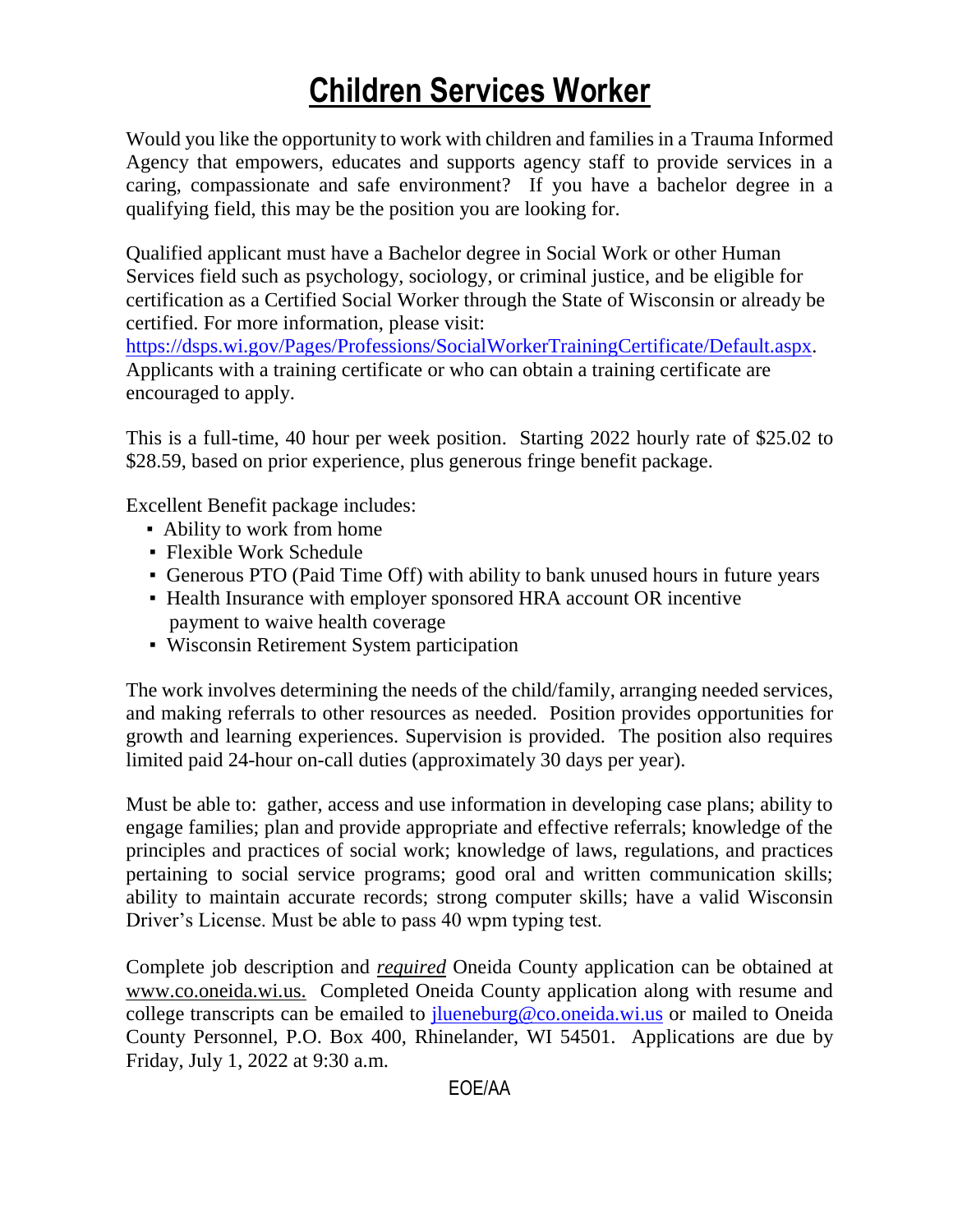## **Oneida County Job Description**

| <b>Job Title:</b>                    | Social Worker                              |
|--------------------------------------|--------------------------------------------|
| Department:                          | <b>Social Services</b>                     |
| <b>Reports To:</b>                   | Social Work Supervisor                     |
| <b>FLSA Status:</b>                  | Nonexempt                                  |
| <b>Prepared By:</b>                  | Mary Rideout, Social Services Director     |
| <b>Prepared Date:</b>                | March 2022                                 |
| <b>Approved By:</b>                  | Lisa Charbarneau, Human Resources Director |
| <b>Approved Date:</b> March 2022     |                                            |
| <b>Reviewed Date:</b> March 04, 2022 |                                            |

**SUMMARY** The work involves determination of family and individual needs, provisions of appropriate services, and referral to other resources as needed. Employees of this class may be assigned to other program areas. Regulated supervision is provided as needed.

**ESSENTIAL DUTIES AND RESPONSIBILITIES** include the following. Other duties may be assigned.

Determine through interviews, home visits, and investigations the nature of the family issues and concerns and range of services needed for assigned cases.

Develop plan of treatment to provide services or make referrals to address identified needs and maintain contact, and complete timely case reviews.

Provides accurate and timely completion of computer forms, initial contact documentation, contracts, dictation, and all other forms and documentation within procedures and time frames as required by the Federal and State Government and also within Oneida County Department of Social Services guidelines and procedures.

Assists applicants in locating and utilizing other community resources.

Conforms to Federal, State, and Oneida County Department of Social Services policies and procedures regarding professional conduct and service delivery to insure the health and safety of those served by the agency and community members.

Provides appropriate and timely protective services on an on-going basis following through to ensure the delivery and effectiveness of such services so as to ensure the health and safety of those served by the agency and other community members.

Investigates referrals of child or adult abuse and/or neglect. Determines safety needs of individuals and families. Monitors ongoing concerns with safety by completing safety checks in the home, drug testing if indicated and collateral contacts with other agency professionals and family members.

Provides accurate and timely completion of court documents, studies, court reports and case reviews in compliance with Federal, State and Department policies and procedures.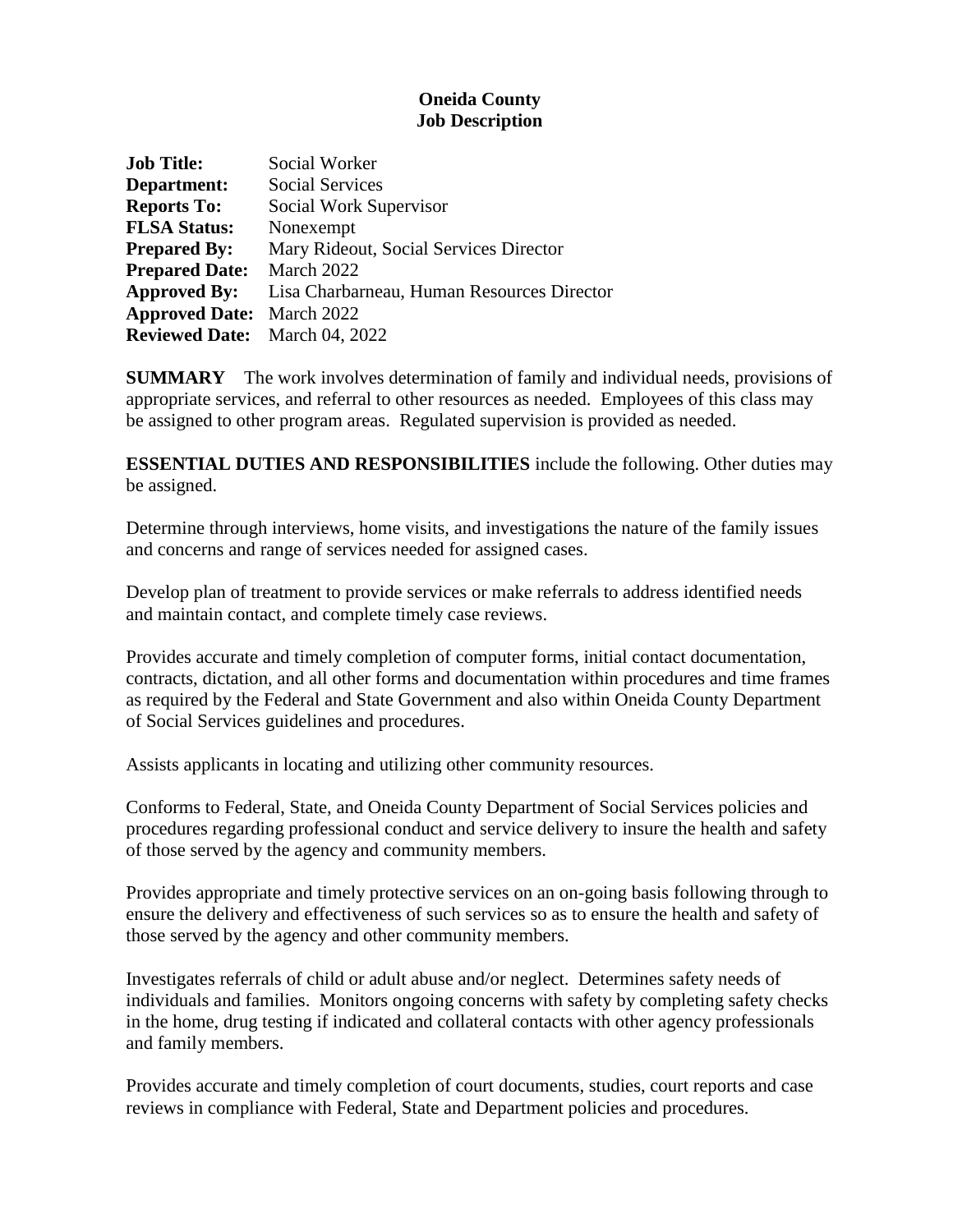Perform Juvenile Court Intake, as assigned; including responding to 24-hour call for Child Abuse and Neglect, Youth Justice, to protect the safety and well-being of those served by the agency and other community members.

Coordinates actions with the Oneida County District Attorney's office and Corporation Counsel office including completing the required forms, petitions, orders and other paperwork. Testifies within departmental and Chapter 48, 51, 55, 938, and 880 procedures and time frames so as to protect the safety and well-being of the those served by the agency. Testify in Criminal or Family Court Cases if subpoenaed.

Attend in-service training, staff development activities, conferences and meetings as directed. Maintain Social Work Licensure by completion of 30 continuing Education Credits every two years including a mandatory training on Ethics and Boundaries.

Complete court reports ordered by the Oneida County Circuit Court. Furnish the Court system with complete, accurate and reliable studies and complete investigations as assigned by the Court.

Understands and complies with rules of confidentiality. Complies with the vision of trauma informed care that empowers, educates, and supports agency staff to provide services in a caring, compassionate and safe environment.

Participate in the Oneida County Emergency Management Plan as needed and directed by the plan.

Any other duty as assigned.

### **SUPERVISORY RESPONSIBILITIES**

**QUALIFICATIONS** To perform this job successfully, an individual must be able to perform each essential duty satisfactorily. The requirements listed below are representative of the knowledge, skill, and/or ability required. Reasonable accommodations may be made to enable individuals with disabilities to perform the essential functions.

Ability to gather, assess and use information in developing case plans.

Ability to plan and provide appropriate and effective referrals.

Ability to engage people with a trauma informed approach.

Knowledge of the principles and practices pertaining to social work.

Knowledge of laws, regulations and practices pertaining to social service programs. Strong computer skills.

### **EDUCATION and/or EXPERIENCE**

Graduation from a four-year college or university with a degree in Social Work or related field.

### **LANGUAGE SKILLS**

Good oral and written communication skills.